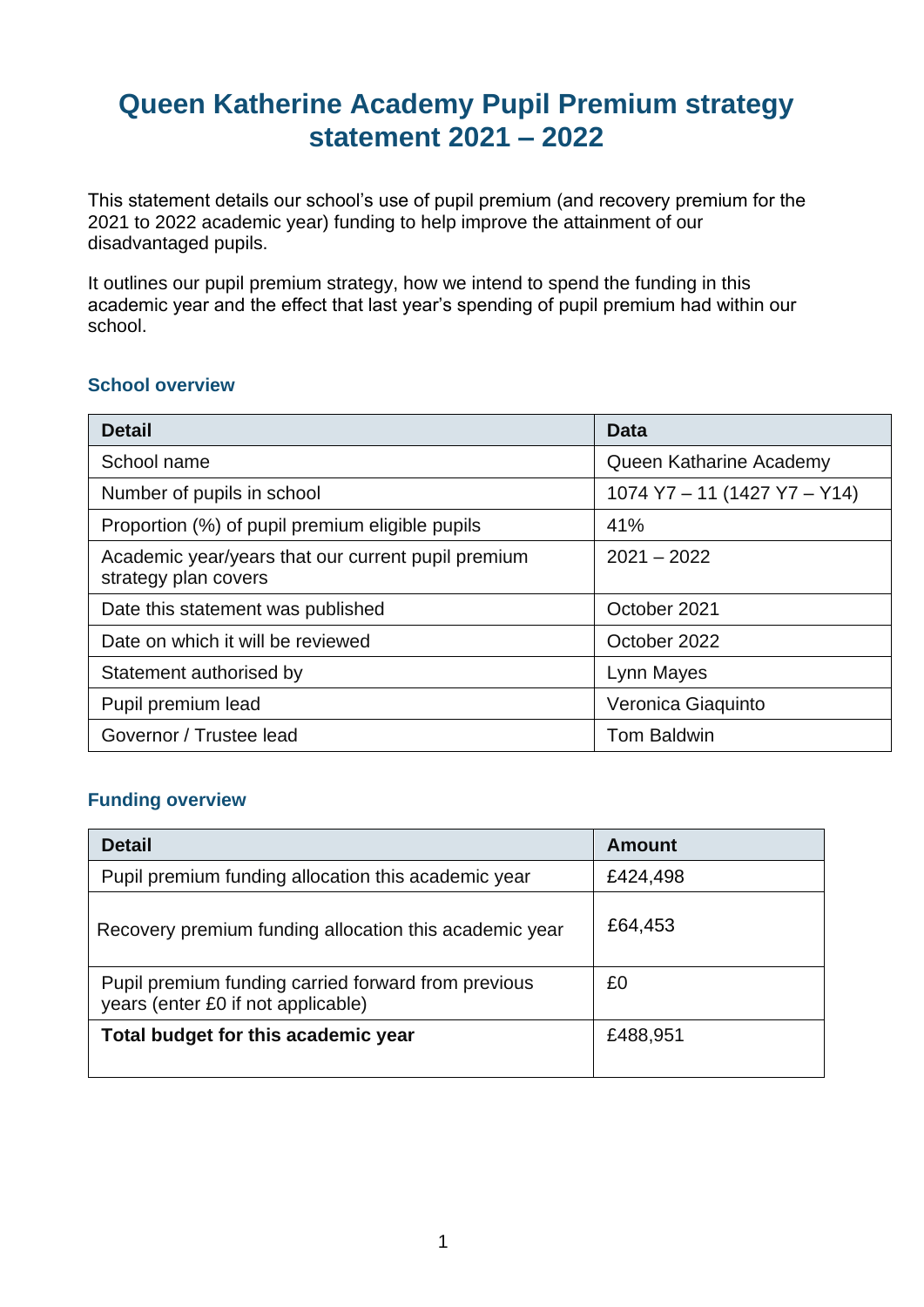### **Part A: Pupil premium strategy plan**

### **Statement of intent**

As an inclusive centre of education for all, at Queen Katharine Academy our intention is to provide a highly aspirational and inclusive teaching culture where no young person is left behind socially, or academically because of disadvantage.

We strive to instil in all our teachers and learners a culture of high expectations which will raise lifelong aspirations and focuses on removing barriers to learning.

Our Pupil Premium Plan aims to address the main barriers our young people face and through rigorous tracking, careful planning and targeted support and intervention, provide all young people the access and opportunities to enjoy success in all areas of their lives both academically and socially.

High-quality teaching is at the heart of our approach, with a focus on areas in which disadvantaged pupils require the most support. This is proven to have the greatest impact on closing the disadvantage attainment gap and at the same time will benefit the non-disadvantaged pupils in our school. Implicit in the intended outcomes detailed below, is the intention that non-disadvantaged pupils' attainment will be sustained and improved alongside progress for their disadvantaged peers.

Our strategy is also integral to wider school plans for education recovery, notably in its targeted support through the National Tutoring Programme for pupils whose education has been worst affected, including non-disadvantaged pupils.

Our approach will be responsive to common challenges and individual needs, rooted in robust diagnostic assessment, not assumptions about the impact of disadvantage. The approaches we have adopted complement each other to help pupils excel. To ensure they are effective we will:

- ensure disadvantaged pupils are challenged in the work that they're set
- act early to intervene at the point need is identified
- adopt a whole school approach in which all staff take responsibility for disadvantaged pupils' outcomes and raise expectations of what they can achieve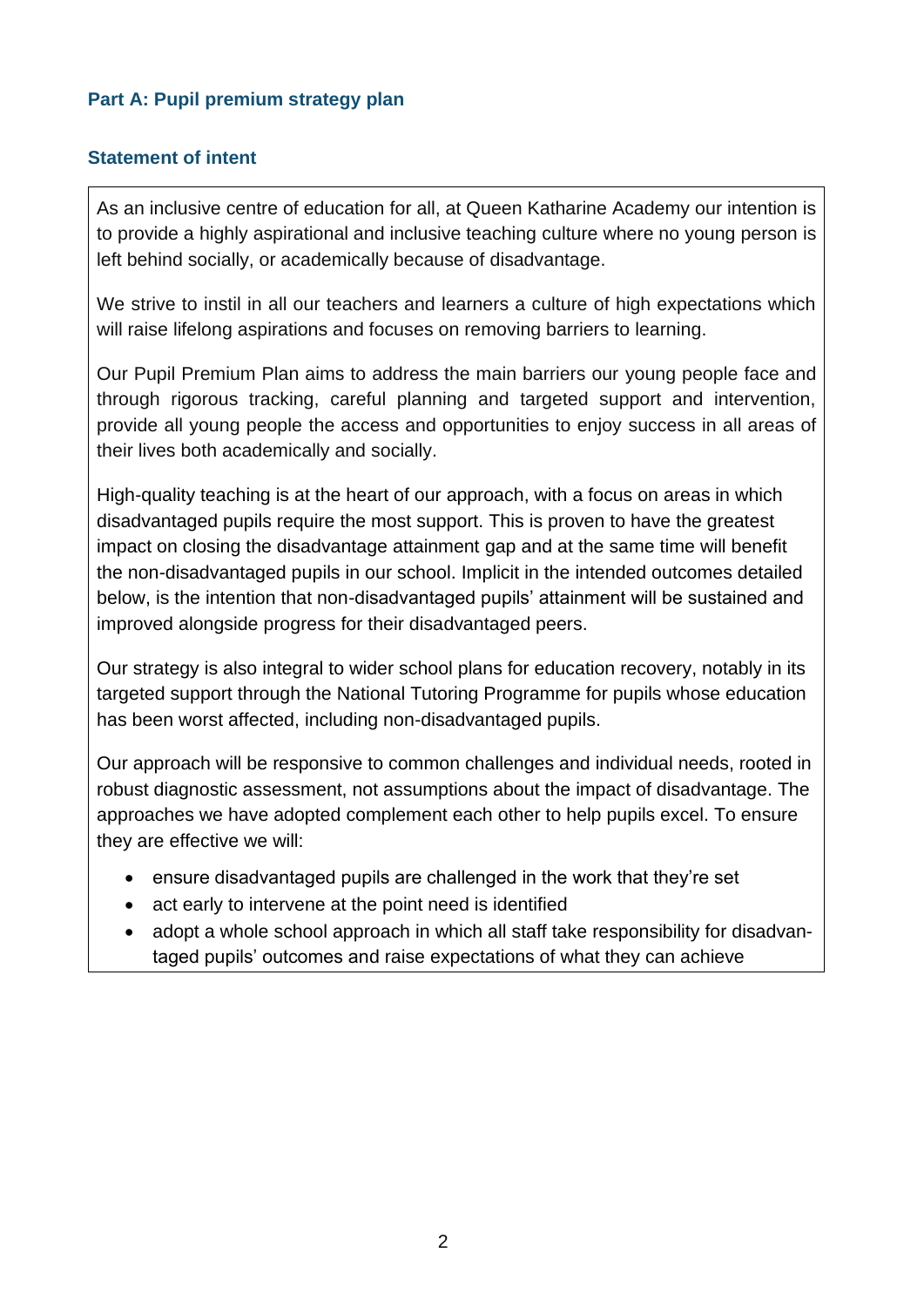## **Challenges**

This details the key challenges to achievement that we have identified among our disadvantaged pupils.

| <b>Challenge</b><br>number | <b>Detail of challenge</b>                                                                                                                                                                                                                                                                                                                                                                                                                              |
|----------------------------|---------------------------------------------------------------------------------------------------------------------------------------------------------------------------------------------------------------------------------------------------------------------------------------------------------------------------------------------------------------------------------------------------------------------------------------------------------|
| 1                          | Disadvantaged pupils make less progress/attainment than non-<br>disadvantaged pupils across all Key Stages.                                                                                                                                                                                                                                                                                                                                             |
|                            | Over the past 3 years disadvantaged pupils have a achieved a lower P8<br>score than non disadvantaged pupils (2020 - 2021 PP -0.7, NPP P8 -<br>(0.4)                                                                                                                                                                                                                                                                                                    |
| $\overline{2}$             | Disadvantaged pupils are disproportionately represented in Removal,<br>Internal and Fixed Term Exclusion data.                                                                                                                                                                                                                                                                                                                                          |
|                            | Over the past 3 years disadvantage students account for around 50% of<br>all FTEs and Removals, despite only making up 41% of school cohort.                                                                                                                                                                                                                                                                                                            |
| 3                          | Disadvantaged pupils are disproportionately represented in lates to<br>school data and have lower attendance than Non-Disadvantage pupils.                                                                                                                                                                                                                                                                                                              |
|                            | Data collected over the past year indicates that disadvantaged pupils<br>account for over 50% of Late to school marks and that disadvantaged<br>attendance is 89% which is below non disadvantaged pupils'<br>attendance.                                                                                                                                                                                                                               |
| 4                          | Disadvantaged pupils engage in fewer enrichment/extra-curricular<br>activities than non-disadvantaged pupils.                                                                                                                                                                                                                                                                                                                                           |
|                            | Pupil and parent voice collated during the lockdown and via Tutor Time<br>feedback suggest that only 30% of disadvantage pupils have engaged in<br>one or more enrichment activity compared to around 50% of non-<br>disadvantage pupils.                                                                                                                                                                                                               |
| 5                          | Feedback with pupils and families have identified social and emotional<br>issues for many pupils, such as anxiety, depression (diagnosed by med-<br>ical professionals) and low self-esteem. This is partly driven by concern<br>about catching up lost learning and exams/future prospects, and the<br>lack of enrichment opportunities due to the pandemic. These challenges<br>particularly affect disadvantaged pupils, including their attainment. |
|                            | During the pandemic, teacher referrals for support markedly increased.<br>156 pupils (100 of whom are disadvantaged) currently require additional<br>support with social and emotional needs.                                                                                                                                                                                                                                                           |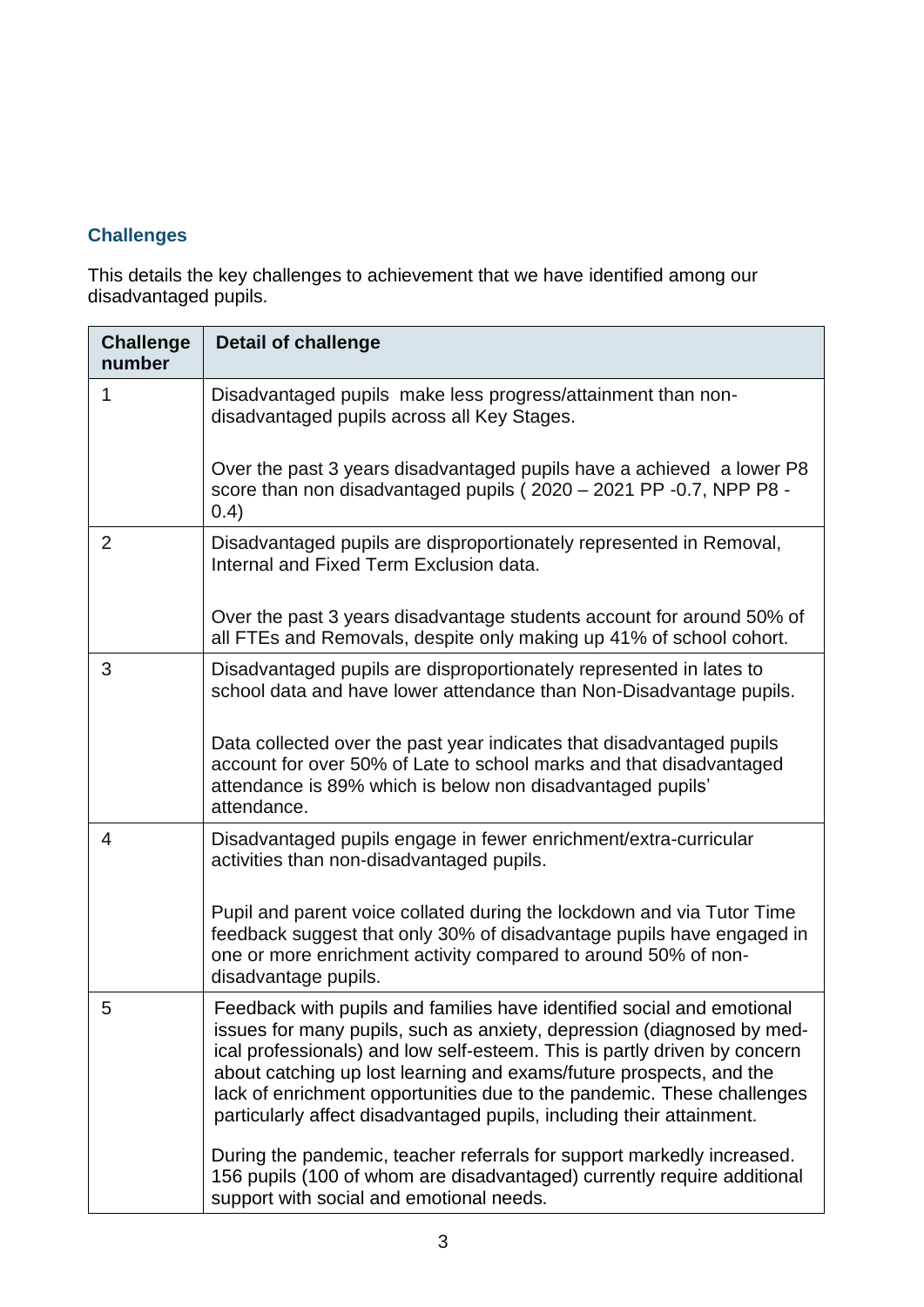### **Intended outcomes**

This explains the outcomes we are aiming for **by the end of our current strategy plan**, and how we will measure whether they have been achieved.

| <b>Intended outcome</b>                                                                                                                       | <b>Success criteria</b>                                                                                                                                                 |  |
|-----------------------------------------------------------------------------------------------------------------------------------------------|-------------------------------------------------------------------------------------------------------------------------------------------------------------------------|--|
| Reduction in Progress 8 gap between<br>disadvantaged and non-disadvantaged<br>pupils.                                                         | 2021 – 2022 PP P8 score of 0.1 and PP<br>pupils to achieve, or exceed, 4+ basics, in line<br>with national average for all pupils.                                      |  |
| Disadvantaged pupils across all Key<br>Stages to be meeting or exceeding<br>expected progress and have an average<br>ATL grade of 2 or above. | 100% of PP pupils across all Key Stages to<br>be meeting or exceeding expected progress<br>by Check Point 3. 100% of PP pupils to have<br>an average ATL of 2 or above. |  |
| Improved Behaviour for Learning for KS3<br>PP pupils.                                                                                         | 25% reduction in overall Removals/Internal<br>Exclusions/Fixed Term Exclusions for PP<br>pupils when compared with 2020 - 2021 data.                                    |  |
| Improved punctuality at the start of the day<br>for PP pupils.                                                                                | 25% reduction in overall lateness to school for<br>PP pupils when compared with 2020 - 2021<br>data.                                                                    |  |
| Cultivate opportunities for enhancing<br>'cultural capital' through enrichment and<br>extracurricular opportunities.                          | 100% of PP pupils to have engaged in one or<br>more extracurricular/enrichment activity.                                                                                |  |
| Increased parental engagement with<br>disadvantaged pupils' academic progress.                                                                | 25% increase in PP Parent/Tutor evening<br>attendance when compared with 2020 - 2021<br>data.                                                                           |  |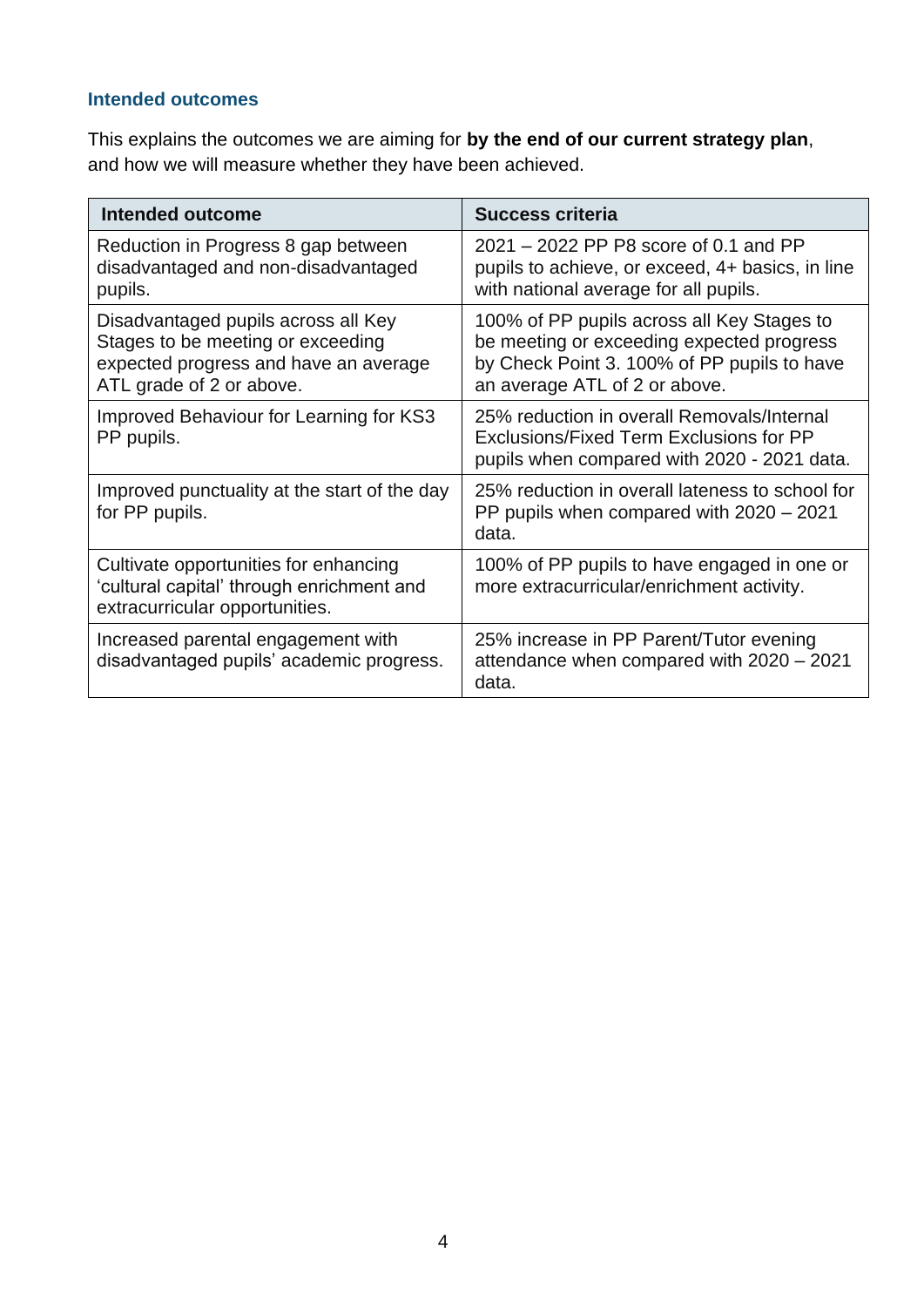# **Activity in this academic year**

This details how we intend to spend our pupil premium (and recovery premium funding) **this academic year** to address the challenges listed above.

### **Teaching (for example, CPD, recruitment and retention)**

Budgeted cost: £210,000

| <b>Activity</b>                                                                                                        | <b>Evidence that supports this</b><br>approach                                                                                                                                                                                                                                                                                                                                                                                                                                                                                                  | <b>Challenge</b><br>number(s)<br>addressed |
|------------------------------------------------------------------------------------------------------------------------|-------------------------------------------------------------------------------------------------------------------------------------------------------------------------------------------------------------------------------------------------------------------------------------------------------------------------------------------------------------------------------------------------------------------------------------------------------------------------------------------------------------------------------------------------|--------------------------------------------|
| <b>Further embed Princi-</b><br>ples of Effective<br>Teaching to ensure<br>quality first teaching for<br>all.          | Rigorous monitoring and tracking of<br>pupil progress through both<br>subjects, and SLT link. Evidence<br>indicates that mastery learning can<br>deliver approximately five additional<br>months' progress on average. (EEF<br>2020)                                                                                                                                                                                                                                                                                                            | 1, $2$ and $3$                             |
| Provide subject-spe-<br>cific CPD to all teach-<br>ers through depart-<br>ments and use of digi-<br>tal CPD platforms. | Digital technology can add up to $+4$<br>months progress (EEF, 2020).                                                                                                                                                                                                                                                                                                                                                                                                                                                                           | 1, $2$ and $3$                             |
| Further embed<br>knowledge-rich curric-<br>ulum.                                                                       | Ensuring an effective teacher is in<br>front of every class, and that every<br>teacher is supported to keep<br>improving is the key ingredient of a<br>successful school and should be top<br>priority for pupil premium spending.<br>(EEF Guide to PP Autumn 2021)                                                                                                                                                                                                                                                                             | 1, 2 and 3                                 |
| Develop Academic Lit-<br>eracy for all.                                                                                | Beck identified three tiers of words,<br>and 90% of words are only<br>encountered in books. We need to<br>ensure all pupils understand these<br>Tier 2 words (written but not spoken)<br>vocabulary is a significant predictor<br>of attainment $-$ by age 7 there is a<br>4000 word gap between lower class<br>and middle class. Vocabulary<br>explicitly taught through each<br>domain. (Tier 3 words) (Matt<br>Bromley, Bromley Education Sec Ed<br>Pupil Premium Conference,<br>23/3/2018) EEF Improving Literacy<br>guidance report (2019) | 1, 2 and 3                                 |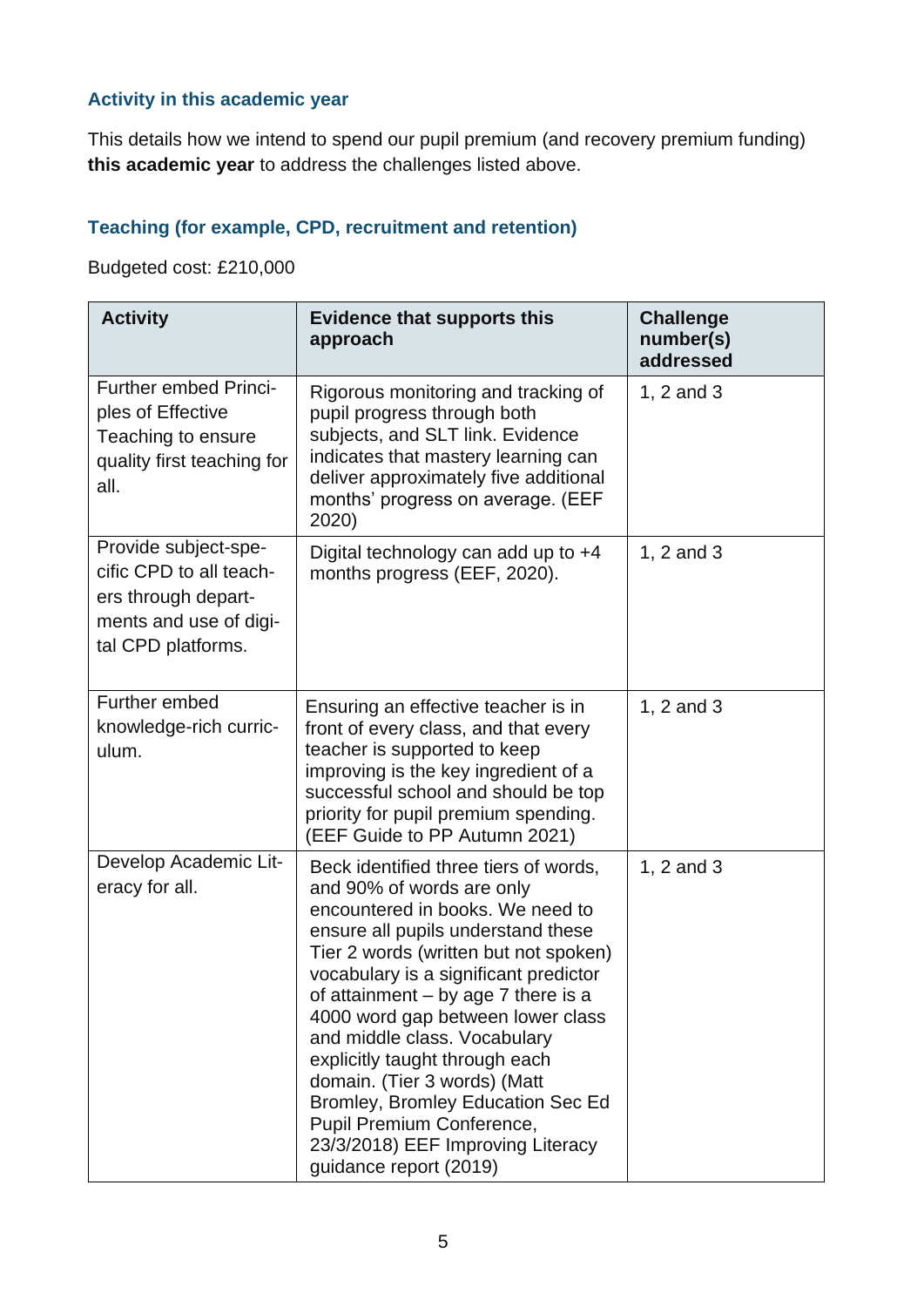| Embed a culture of<br>coaching to develop<br><b>T&amp;L.</b>                                                                 | Ensuring an effective teacher is in<br>front of every class, and that every<br>teacher is supported to keep<br>improving is the key ingredient of a<br>successful school and should be top<br>priority for pupil premium spending.<br>(EEF Guide to PP Autumn 2021) | 1, 2 and 3 |
|------------------------------------------------------------------------------------------------------------------------------|---------------------------------------------------------------------------------------------------------------------------------------------------------------------------------------------------------------------------------------------------------------------|------------|
| Provide bespoke sup-<br>port for Early Career<br>Teachers.                                                                   | Ensuring an effective teacher is in<br>front of every class, and that every<br>teacher is supported to keep<br>improving is the key ingredient of a<br>successful school and should be top<br>priority for pupil premium spending.<br>(EEF Guide to PP Autumn 2021) | 1, 2 and 3 |
| Develop and embed<br>use of PETAL across<br>QKA.                                                                             | Ensuring an effective teacher is in<br>front of every class, and that every<br>teacher is supported to keep<br>improving is the key ingredient of a<br>successful school and should be top<br>priority for pupil premium spending.<br>(EEF Guide to PP Autumn 2021) | 1, 2 and 3 |
| Develop and embed<br>use of data system to<br>support and target<br>underachievement in<br>subjects, classes, and<br>pupils. | Rigorous monitoring and tracking of<br>pupil progress through both<br>subjects, and SLT link. Evidence<br>indicates that mastery learning can<br>deliver approximately five additional<br>months' progress on average. (EEF<br>2020)                                | 1, 2 and 3 |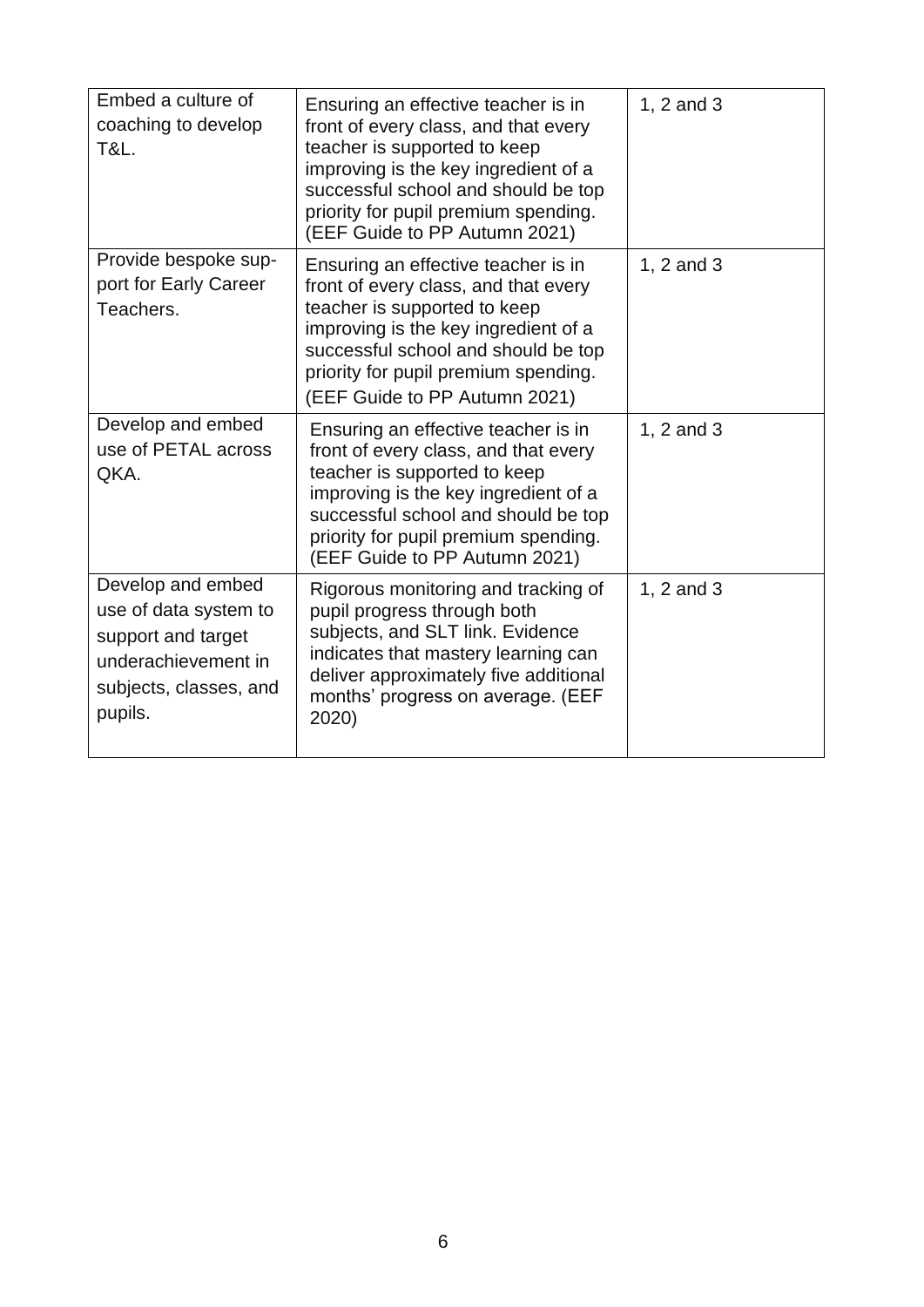## **Targeted academic support (for example, tutoring, one-to-one support structured interventions)**

Budgeted cost: £ 75, 000

| <b>Activity</b>                                                                                 | <b>Evidence that supports this</b><br>approach                                                                                                                             | <b>Challenge</b><br>number(s)<br>addressed |
|-------------------------------------------------------------------------------------------------|----------------------------------------------------------------------------------------------------------------------------------------------------------------------------|--------------------------------------------|
| Implement digital<br>learning platforms<br>across all subjects.                                 | Digital technology can add up to +4<br>months progress (EEF, 2020)                                                                                                         | 1, 2 and 3                                 |
| Provide pupils with<br>physical resources to<br>ensure they are<br>equipped to achieve<br>well. | Student/parent/teacher voice has<br>identified lack of equipment as<br>being a barrier to learning at times.                                                               | 1, 2 and 3                                 |
| Provide specialist,<br>small group as well as<br>one-one intervention in<br>Maths and English.  | Tuition targeted at specific needs<br>and knowledge gaps can be an ef-<br>fective method to support low attain-<br>ing pupils or those falling behind,<br>both one-to-one: | 1, 2 and 3                                 |
|                                                                                                 | One to one tuition   EEF (educa-<br>tionendowmentfoundation.org.uk)<br>And in small groups:                                                                                |                                            |
|                                                                                                 | <b>Small group tuition   Toolkit Strand  </b><br><b>Education Endowment Foundation</b><br>EEF                                                                              |                                            |
| Provide in-class inter-<br>vention for underper-<br>forming pupils.                             | Tuition targeted at specific needs<br>and knowledge gaps can be an ef-<br>fective method to support low attain-<br>ing pupils or those falling behind,<br>both one-to-one: | 1, 2 and 3                                 |
|                                                                                                 | One to one tuition   EEF (educa-<br>tionendowmentfoundation.org.uk)                                                                                                        |                                            |
|                                                                                                 | And in small groups:<br><b>Small group tuition   Toolkit Strand  </b><br><b>Education Endowment Foundation</b><br>EEF                                                      |                                            |
| <b>Develop Peer Tutoring</b><br>/Mentoring pro-<br>gramme.                                      | Tuition targeted at specific needs<br>and knowledge gaps can be an ef-<br>fective method to support low attain-<br>ing pupils or those falling behind,<br>both one-to-one: | 1, 2 and 3                                 |
|                                                                                                 | One to one tuition   EEF (educa-<br>tionendowmentfoundation.org.uk)                                                                                                        |                                            |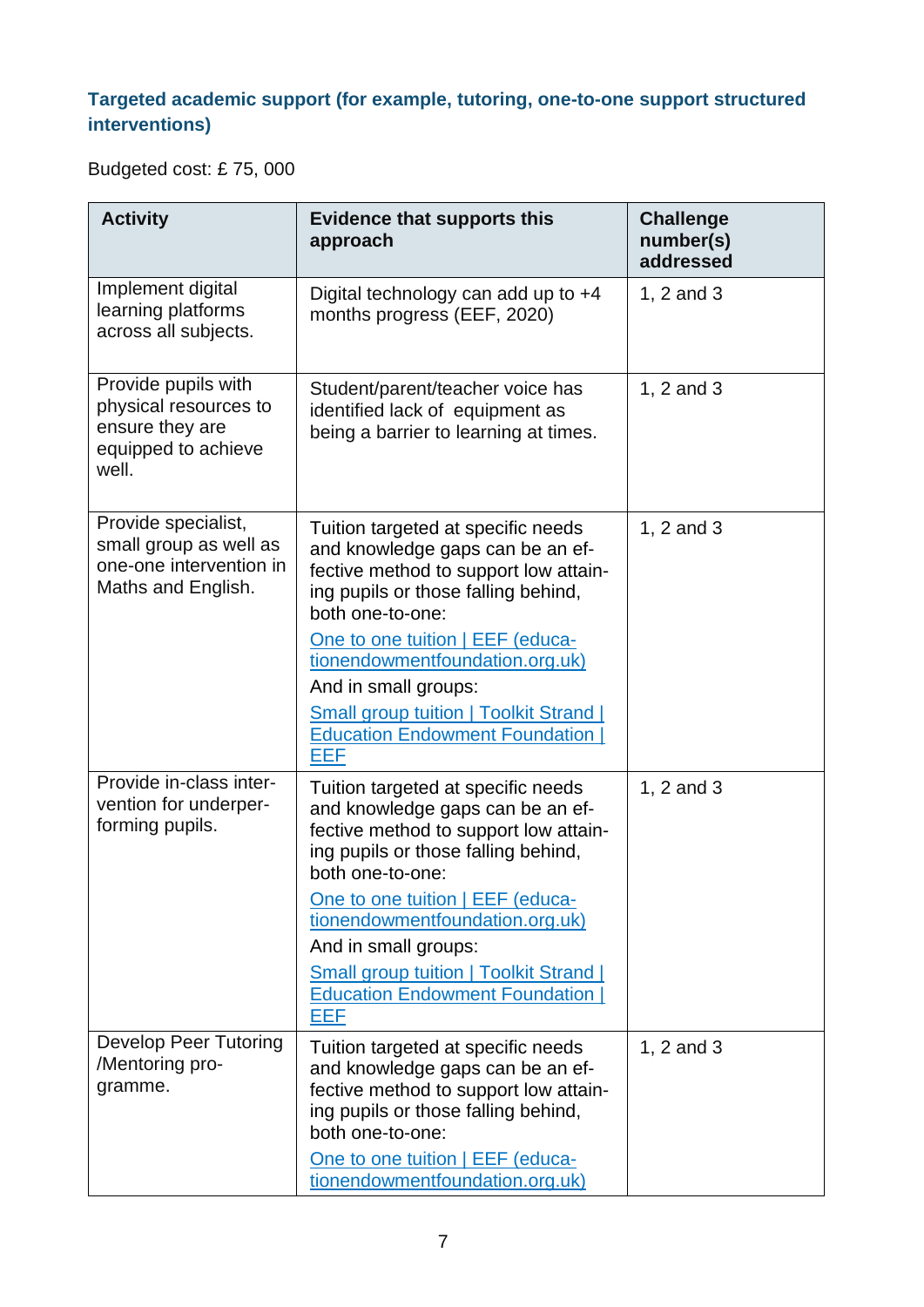| And in small groups:                                                                          |  |
|-----------------------------------------------------------------------------------------------|--|
| <b>Small group tuition   Toolkit Strand  </b><br><b>Education Endowment Foundation</b><br>EEF |  |

**Wider strategies (for example, related to attendance, behaviour, wellbeing)**

Budgeted cost: £ 203, 951

| <b>Activity</b>                                                                                                                                                     | <b>Evidence that supports this</b><br>approach                                                                                                                                                                                                                                                                                                                                                                                                                                                                                                                                                                                                                                                                             | <b>Challenge</b><br>number(s)<br>addressed |
|---------------------------------------------------------------------------------------------------------------------------------------------------------------------|----------------------------------------------------------------------------------------------------------------------------------------------------------------------------------------------------------------------------------------------------------------------------------------------------------------------------------------------------------------------------------------------------------------------------------------------------------------------------------------------------------------------------------------------------------------------------------------------------------------------------------------------------------------------------------------------------------------------------|--------------------------------------------|
| Further develop cul-<br>tural capital by devel-<br>oping enrichment pro-<br>gramme and providing<br>more opportunities for<br>trips and visits.                     | University of Northampton research<br>increase cultural capital and<br>engagement EEF Toolkit - +4 months<br>for outdoor adventure learning<br>Disadvantage starts before school -<br>2/5 attainment gap before a child is 5.<br>A child's birth becomes its destiny.<br>'The Matthew Effect' suggests the<br>disadvantaged will get more<br>disadvantaged over time.<br>Cultural Capital: disadvantaged<br>students don't develop as they don't<br>watch documentaries, visit museums,<br>read books, talk at the dinner table,<br>have an awareness of the World, or<br>the language to articulate an<br>understanding of it. 6 10 (Matt<br>Bromley, Bromley Education Sec Ed<br>Pupil Premium Conference,<br>23/3/2018) | 2, 3 and 4                                 |
| Further support pupils<br>and their families with<br>engagement with<br>school to support with<br>increased<br>attendance,<br>punctuality and<br>academic progress. | The Department for Education (DfE)<br>published research in 2016 which<br>found that: • The higher the overall<br>absence rate across Key Stage (KS)<br>2 and KS4, the lower the likely level<br>of attainment at the end of KS2 and<br>KS4 • Pupils with no absence are 1.3<br>times more likely to achieve level 4<br>or above, and 3.1 times more likely<br>to achieve level 5 or above, than<br>pupils that missed 10-15% of all<br>sessions • Pupils with no<br>absence are 2.2 times more likely to<br>achieve 5+ GCSEs A*- C or<br>equivalent including English and                                                                                                                                                 | $1, 2, 3, 4$ and 5                         |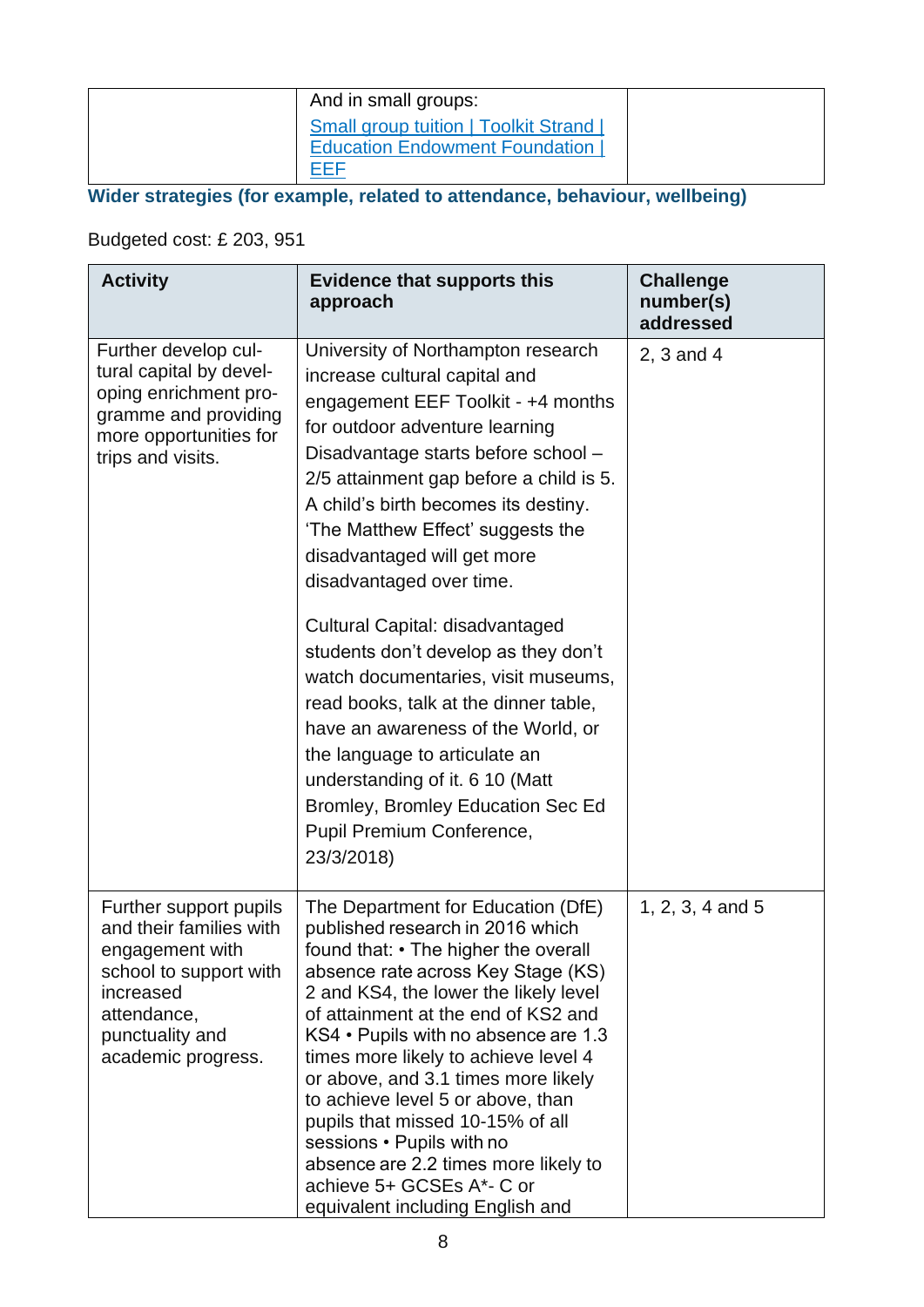|                                                                         | mathematics than pupils that missed<br>15-20% of KS4 lessons.                                                                                                                                                                                                                                                                                                                                                 |              |
|-------------------------------------------------------------------------|---------------------------------------------------------------------------------------------------------------------------------------------------------------------------------------------------------------------------------------------------------------------------------------------------------------------------------------------------------------------------------------------------------------|--------------|
| Develop SEMH inter-<br>ventions to support be-<br>haviour for learning. | PP students are 4X more likely to be<br>excluded (Peter Humphries Senior<br>HMI Sec Ed Pupil Premium<br>Conference: 23/3/2018) Keeping<br>them in alternate provision and<br>shaping the curriculum to meet their<br>needs will avoid this.<br>EEF Toolkit - +3 months<br>for behaviour interventions and this<br>will also benefit all pupils in<br>the classroom due to purposeful<br>learning environment. | $2, 3$ and 5 |
| Contingency fund for<br>acute issues.                                   | Based on our experiences and those<br>of similar schools to ours, we have<br>identified a need to set a small<br>amount of funding aside to respond<br>quickly to needs that have not yet<br>been identified.                                                                                                                                                                                                 | All          |

**Total budgeted cost: £ 488, 951**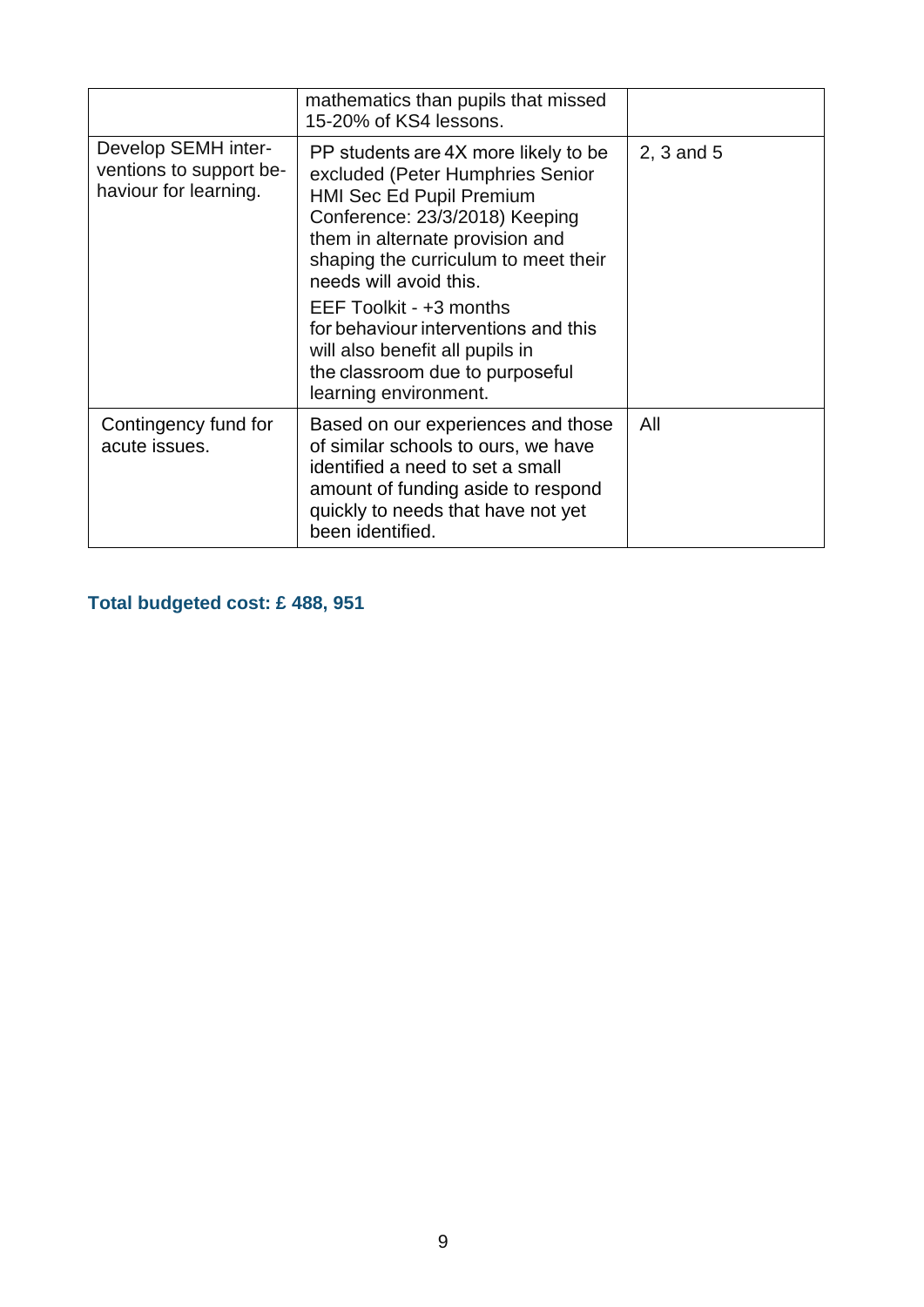### **Part B: Review of outcomes in the previous academic year**

### **Pupil premium strategy outcomes**

This details the impact that our pupil premium activity had on pupils in the 2020 to 2021 academic year.

Our internal assessments during 2020/21 suggested that the performance of disadvantaged pupils was lower than in the previous years in key areas of the curriculum. ( PP P8 -0.7, NPP -0.41).

Despite being on track and outperforming non disadvantaged pupils in 2018/19, the outcomes we aimed to achieve in our previous strategy by the end of 2020/21 were therefore not fully realised.

Our assessment of the reasons for these outcomes points primarily to Covid-19 impact, which disrupted all of our subject areas to varying degrees. As evidenced in schools across the country, partial closure was most detrimental to our disadvantaged pupils, and they were not able to benefit from our pupil premium funded improvements to teaching and targeted interventions to the degree that we intended. The impact was mitigated by our resolution to maintain a high-quality curriculum, including during periods of partial closure, which was aided by use of online resources such as those provided by Oak National Academy and in ensuring all of our disadvantaged pupils had access to their own digital device. During the pandemic over 500 laptops were issued to pupils to ensure they could access and engage with online learning.

Although overall attendance in 2020/21 was lower than in the preceding years at 92%, it was higher than the disadvantage pupil national average of 91%. At times when all pupils were expected to attend school punctuality amongst disadvantaged pupils was lower than our non-disadvantaged pupils. These gaps are larger than in previous years, which is why punctuality is a focus of our current plan.

Our data analysis also demonstrated that pupil behaviour, wellbeing and mental health were significantly impacted last year, primarily due to COVID-19-related issues. The impact was particularly acute for disadvantaged pupils. We used pupil premium funding to provide wellbeing support for all pupils, and targeted interventions where required.